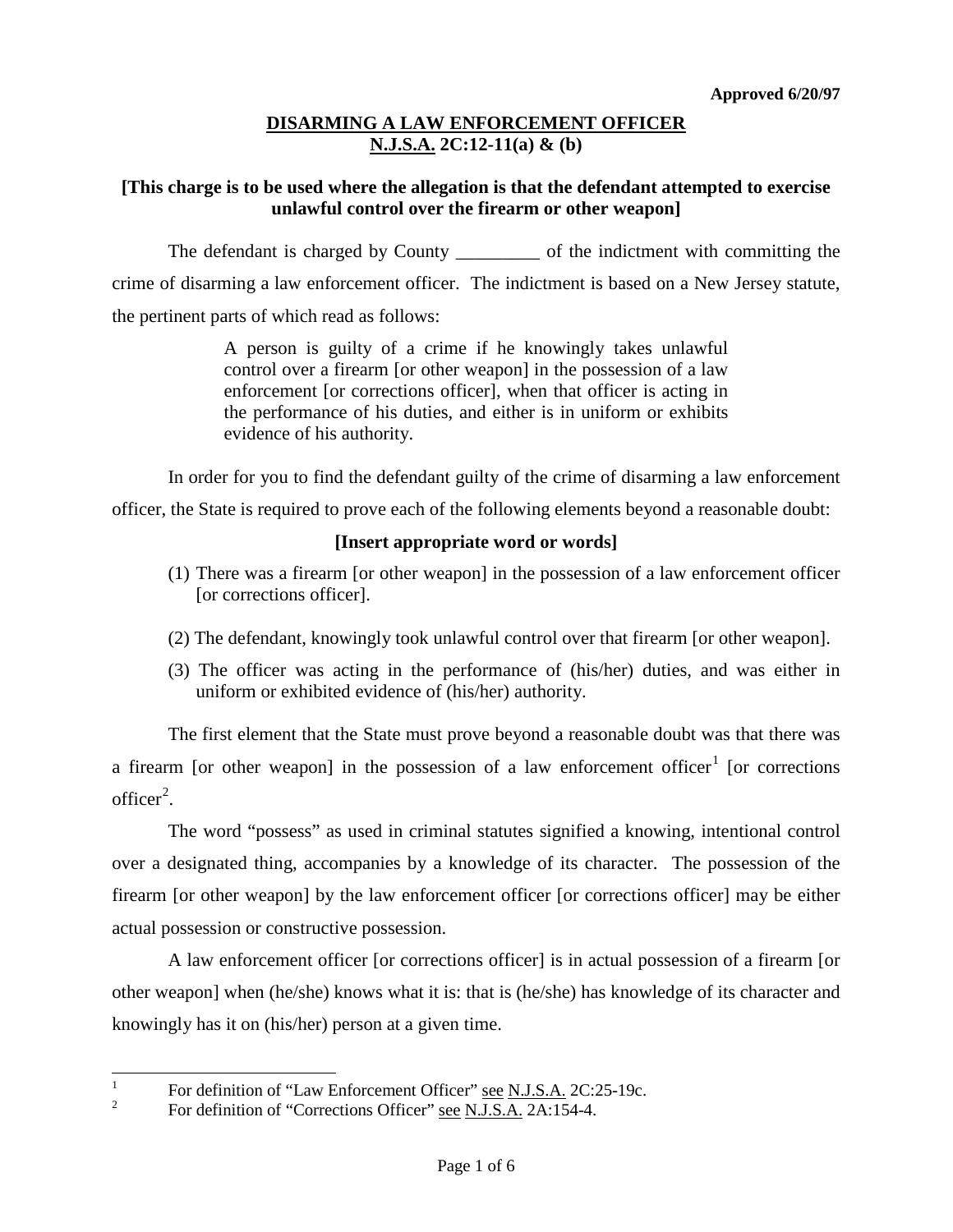A law enforcement officer [or corrections officer] is in constructive possession of a firearm [or other weapon] even though (he/she) does not have the firearm [or other weapon] on (his/her) person at a given time, if (he/she) is aware of the presence of the firearm [or other weapon] and is able to and has the intention to exercise control over it.

A law enforcement office [or corrections officer], although not in actual possession, who has knowledge of the firearm [or the weapon], and the intention at a given time to exercise control over that firearm [or other weapon], either directly or through another person or persons, is then in constructive possession of the firearm [or other weapon].

A "firearm"[3](#page-0-1) means any handgun, rifle, shotgun, machine gun, automatic or semiautomatic rifle or any gun, device or instrument in the nature of a weapon from which may be fired or ejected any solid projectable ball, slug, pellet, missile or bullet, or any gas, vapor or other noxious thing, by means of a cartridge or shell or by the action of an explosive or the igniting of flammable or explosive substances. It shall also include, without limitation, any firearm which is in the nature of an air gun, spring gun or pistol or other weapon of a similar nature in which the propelling force is a spring, elastic band, carbon dioxide, compressed or other gas or vapor, air or compressed air, or is ignited by compressed air, and ejecting a bullet or missile smaller than three-eights of an inch in diameter, with sufficient force to injure a person.

# **[Charge if applicable]**

A "weapon"[4](#page-1-0) means anything readily capable of lethal use or of inflicting serious bodily injury. The term includes, but is not limited to, all (1) firearms, even though not loaded or lacking a clip or other component to render them immediately operable; (2) components which can be readily assembled into a weapon; (3) gravity knives, switchblade knives, daggers, dirks, stilettos, or other dangerous knives, billies, blackjacks, bludgeons, metal knuckles, sandclubs, slingshots, cesti or similar leather bands studded with metal filings or razor blades imbedded, in wood; and (4) stun guns; and any weapon or other device which projects, releases, or emits tear gas or any other substance intended to produce temporary physical discomfort or permanent injury though being vaporized or otherwise dispensed in the air.

The second element that the State must prove beyond a reasonable doubt is that the

<span id="page-1-1"></span> $\frac{3}{4}$  N.J.S.A. 2C:39-1f.

<span id="page-1-0"></span><sup>4</sup> N.J.S.A. 2C:39-1r.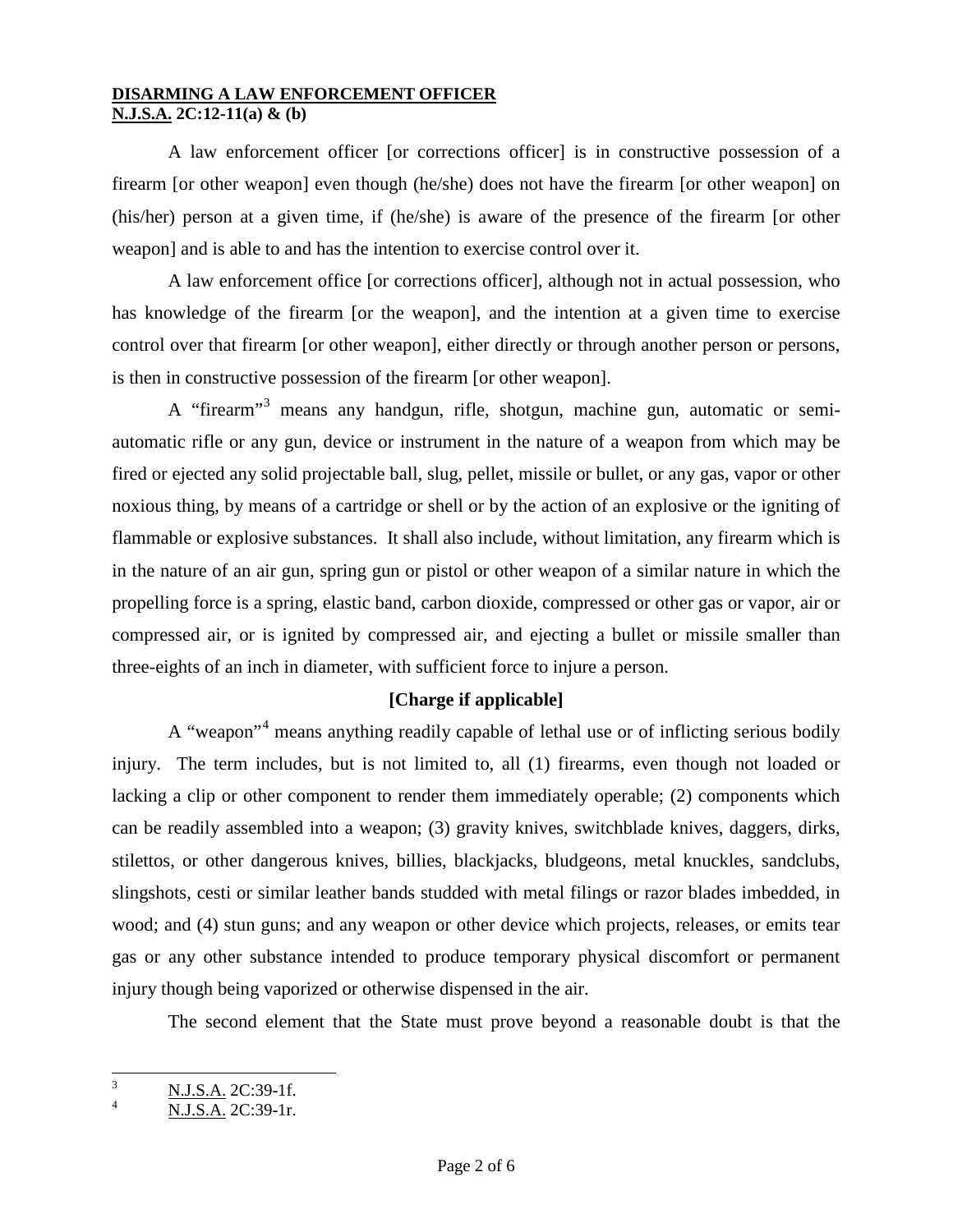defendant purposely<sup>[5](#page-1-1)</sup> attempted to exercise unlawful control over that firearm [or the weapon].

A person exercises unlawful control over an item when he/she does anything to either take possession of that item, or remove from the possession of the person who has possession of it, without permission or authority.

In order to prove the defendant attempted to exercise unlawful control over the firearm [or weapon], the State must prove beyond a reasonable doubt that the defendant purposely attempted to exercise unlawful control over the firearm [or weapon].]

The State alleges that the defendant attempted to exercise unlawful control over that firearm [or other weapon] in the possession of a law enforcement [or corrections officer]. Therefore, the State must prove beyond a reasonable doubt that it was the specific purpose of the defendant to exercise unlawful control over the firearm [or weapon]. Although it is possible to commit the crime of taking unlawful control of a firearm or weapon from a law enforcement [or corrections officer] with knowledge, to be guilty of an attempt to exercise unlawful control of the firearm [or weapon], the defendant must act with purpose. In other words, the defendant must have the purpose to exercise unlawful control over the firearm [or weapon]].

A person acts purposely with respect to the nature of his/her conduct or a result thereof if it is his/her conscious object to engage in conduct of that nature or to cause such a result. A person acts purposely with respect to attendant circumstances if he/she is aware of the existence of such circumstances or he/she believes or hopes that they exist.

The indictment charges the defendant with purposely attempting to exercise unlawful control over the firearm [or weapon]. The State must prove that the defendant purposely did anything, under the circumstances as a reasonable person would likely believe them to be, to exercise control over the firearm [or weapon]. However, the step taken must strongly show the substantial<sup>[6](#page-2-0)</sup> and not just a very remote preparatory act, and must show that the accused had a firmness of criminal purpose.

The nature of the purpose with which the defendant acted toward the officer is a question of fact for you the jury to decide. Purpose is a condition of the mind which cannot be seen and can only be determined by inferences from conduct, words or acts. It is not necessary for the

<span id="page-2-1"></span> $\frac{5}{6}$  N.J.S.A. 2C:2-2(b)(1).

<span id="page-2-0"></span>For alternative definitions of attempt, see N.J.S.A. 2C:5-1.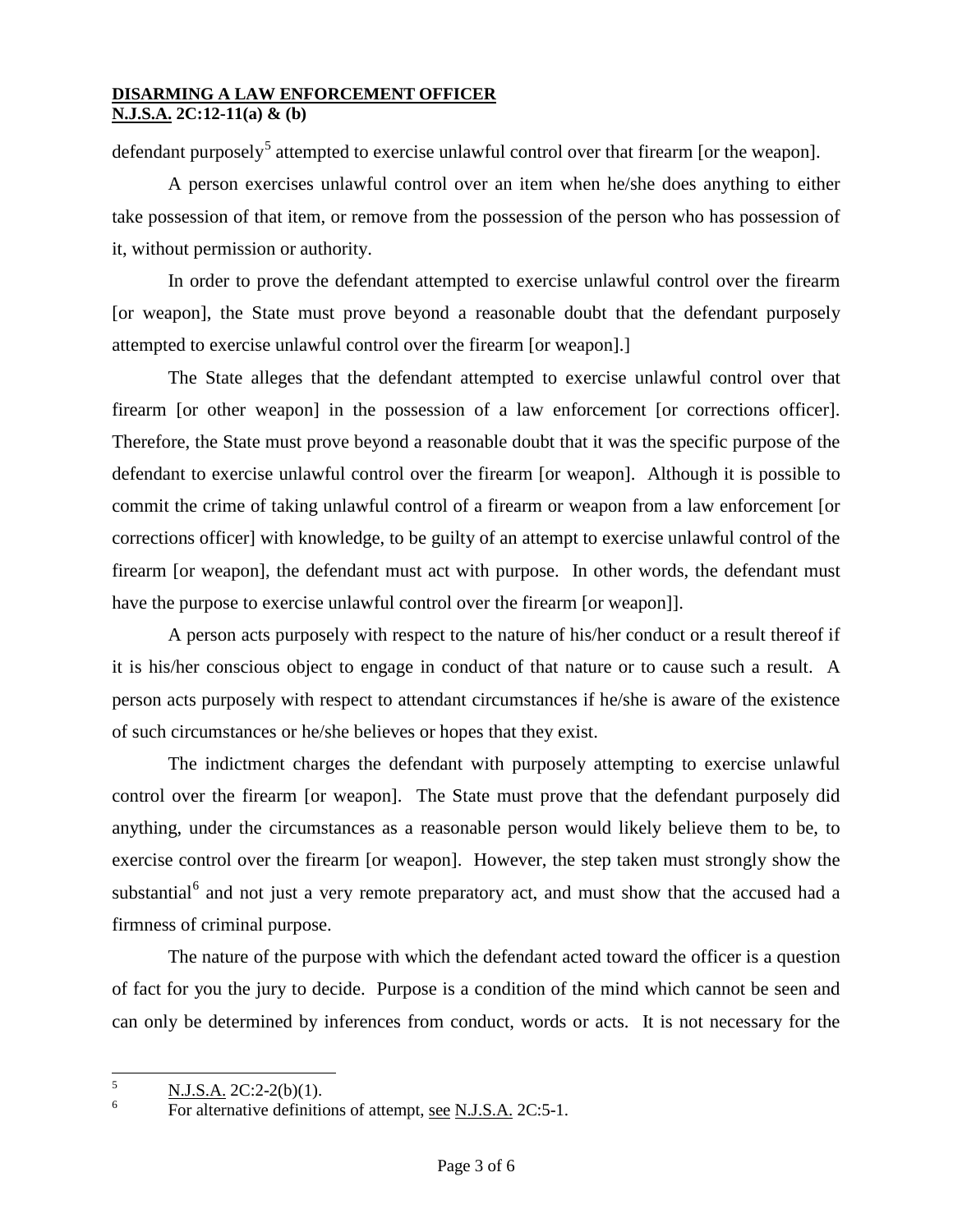State to produce a witness or witnesses who could testify that the defendant stated, for example, that he/she knew that his/her conduct would cause the disarming of the law enforcement officer or take unlawful control over the firearm (or weapon)]

It is within your power to find that proof of knowledge has been furnished beyond a reasonable doubt by inferences which may arise from the nature of the acts and the surrounding circumstances. Such things as the place where the acts occurred, the weapon involved, and all that was done or said by the defendant preceding, connected with, and immediately succeeding the events are among the circumstances to be considered.

In order to prove the defendant took unlawful control of the firearm [or weapon], the State need not prove that the firearm [or weapon]] was carried away from the officer or away from the place in which it was kept, but only that the defendant took unlawful control over it.

The third element the State must prove beyond a reasonable doubt is that the officer at the time was acting in the performance of (his/her) duties and was either in uniform or (he/she) exhibited evidence of (his/her) authority.

# **[Charge if crime charged is only the second degree offense. If the indictment charges the first degree crime, skip this paragraph and continue the charge.]**

If you find the State has proved beyond a reasonable doubt all three of the elements as explained to you by the court, you must find the defendant guilt of disarming a law enforcement officer. However, if you find the State has failed to prove any one of the elements beyond a reasonable doubt, then you must find the defendant not guilty.

# **[Charge if appropriate]**

A section of our statutes provides<sup>[7](#page-2-1)</sup> that disarming a law enforcement officer is a crime of the second degree, except that it is a crime of the first degree if the defendant:

# **[Charge appropriate paragraph(s)]**

- 1. Fires or discharges the firearm; **[or]**
- 2. Uses or threatens to use the firearm [or weapon] against the officer or any other person; **[or]**
- 3. The officer or another person suffers serious bodily injury.

<span id="page-3-0"></span><sup>&</sup>lt;sup>7</sup> N.J.S.A. 2C:12-11(b)(1)(2) & (3).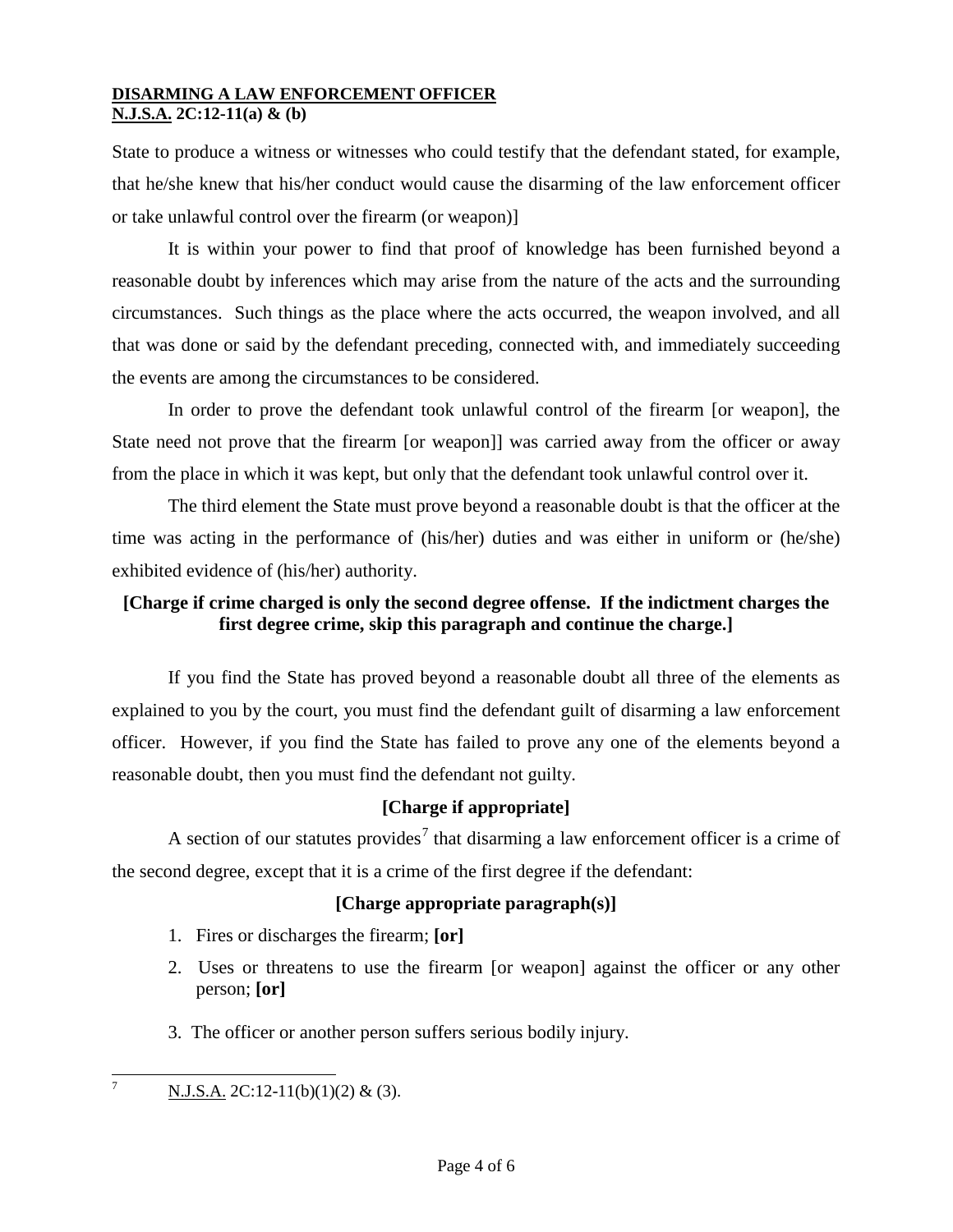The State must also prove to you beyond a reasonable doubt an additional element to raise the degree of this crime.

#### **[Charge appropriate paragraph(s)]**

The additional element the State must prove beyond a reasonable doubt, is that in the course of committing the crime of disarming a law enforcement officer, the defendant knowingly fired or discharged the firearm. **[or]**

The additional element the State must prove is that the defendant knowingly used or threatened to use the firearm [or weapon] against the officer or any other person**. [or]**

The additional element the State must prove is that the officer or other person suffered serious bodily injury.

A person acts knowingly with respect to the nature of his/her conduct or attendant circumstances, if he/she is aware that his/her conduct is of that nature, or that such circumstances exist, or he/she is aware of a high probably of their existence. A person acts knowingly with respect to a result of his/her conduct if he/she is aware that it is practically certain that his/her conduct will cause such a result.

In order for you to determine whether the officer or other person suffered serious bodily injury as a result of the defendant's actions, you must understand what constitutes serious bodily injury.

"Serious bodily injury" means bodily injury which creates a substantial risk of death or which causes serious, permanent disfigurement, or protracted loss or impairment of the function of any bodily member or organ.<sup>[8](#page-3-0)</sup>

"Bodily injury"[9](#page-4-0) means physical pain, illness or impairment of physical condition.

If you find the State has not proven beyond a reasonable doubt each element of disarming a law enforcement officer as I have defined that crime to you, you must find the defendant not guilty.

If you find the State has proved beyond a reasonable doubt that the defendant has committed the crime of disarming a law enforcement officer, but you have a reasonable doubt as to whether:

<span id="page-4-0"></span> $\frac{8}{9}$  N.J.S.A. 2C:11-1b.

<sup>9</sup> N.J.S.A. 2C:11-1a.